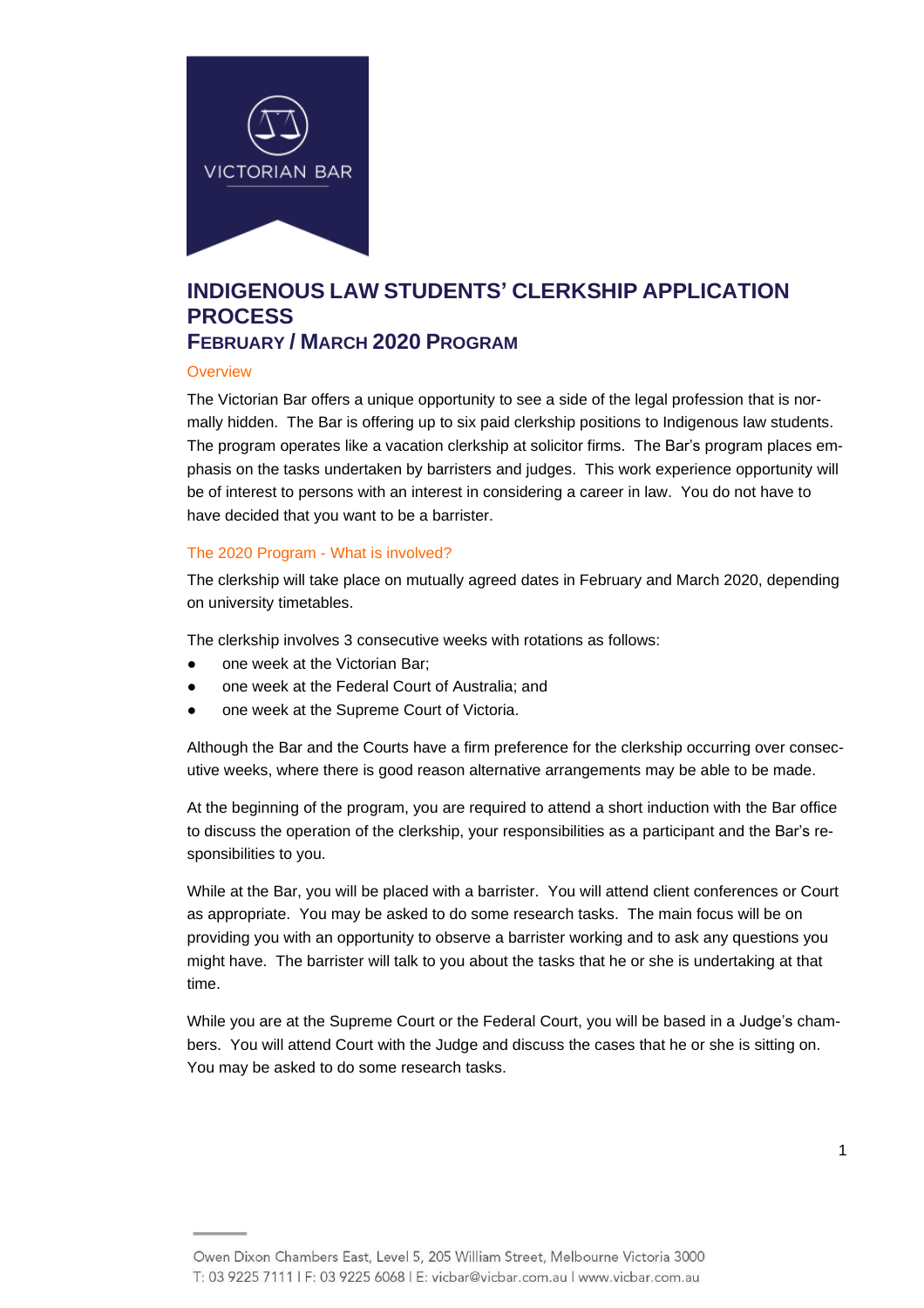

On completion of the clerkship, you will be:

- (a) asked to complete a questionnaire reviewing your experiences and observations throughout the clerkship; and
- (b) provided with a letter for your records setting out details of the completed clerkship.

## **Eligibility**

Applicants who are Aboriginal and/or Torres Strait Islander and have successfully completed at least the first year of a law degree at a recognised Australian University are eligible to apply for the clerkship.

Applicants must hold a current membership of Tarwirri or be enrolled with the Institute of Koori Education at Deakin University at the time of making an application, and at the time of undertaking the clerkship.

## Application process

Applications are to be made by submitting the form attached in **Schedule 1** to:

Susan Lawrence Manager, Finance and Membership Victorian Bar Inc. Level 5, 205 William Street Melbourne Vic 3000

**or by email** to susan.lawrence@vicbar.com.au

By submitting the attached form, the applicant:

- agrees that he or she meets the eligibility criteria set out above;
- agrees to be bound by the provisions of this application and selection procedure; and
- agrees, if accepted, to commit their time to the full three weeks of the clerkship program.

#### Application deadline

The closing date for receipt of applications for the 2020 summer clerkship position is 5pm on Friday, 29 November 2019.

Owen Dixon Chambers East, Level 5, 205 William Street, Melbourne Victoria 3000 T: 03 9225 7111 | F: 03 9225 6068 | E: vicbar@vicbar.com.au | www.vicbar.com.au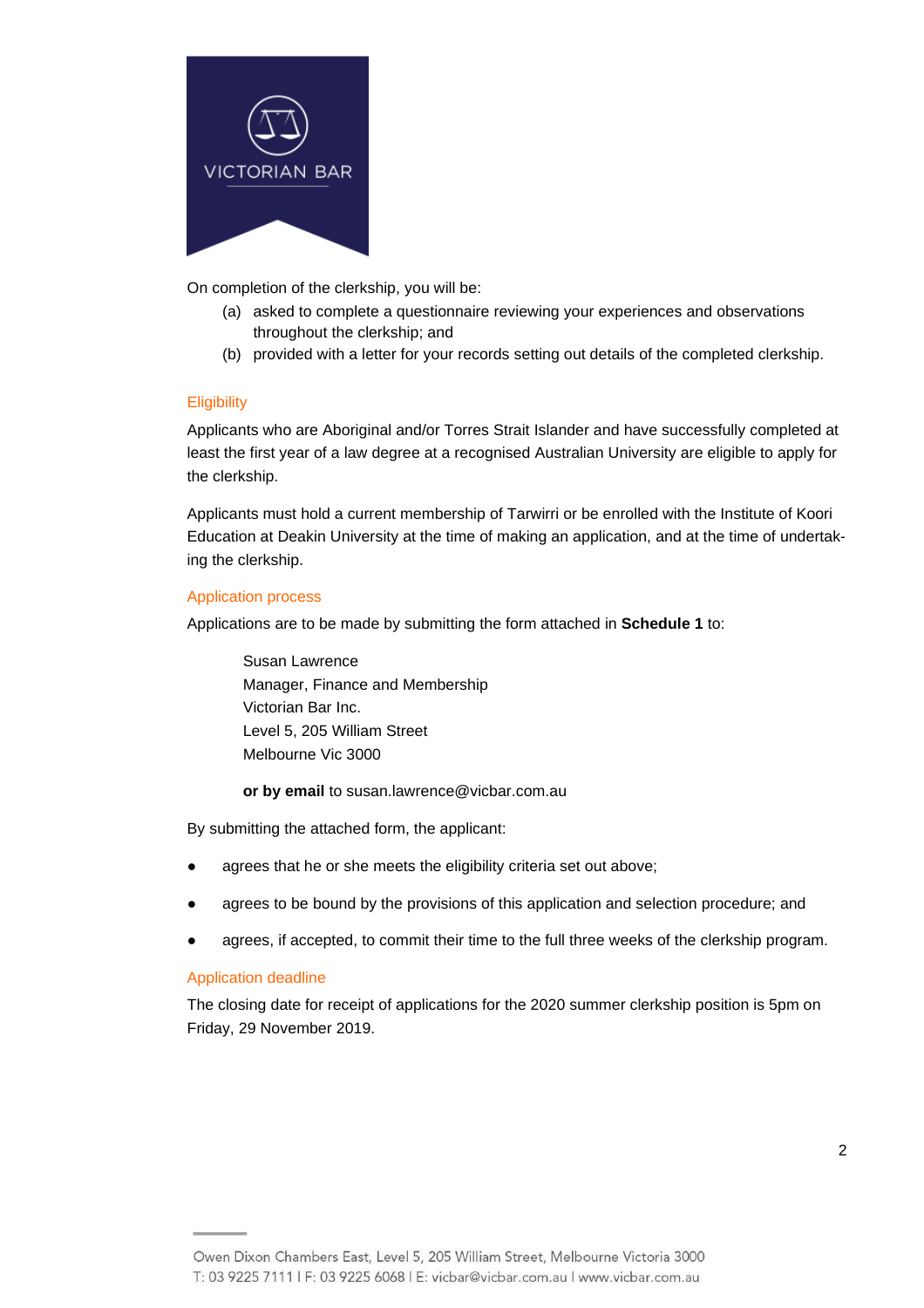

#### Selection Process

A selection panel, comprised of some members of the Victorian Bar's Indigenous Justice Committee will receive and determine all applications in accordance with the criteria set out below.

#### Assessment of Applications

The selection process requires the consideration by the selection panel of all relevant criteria, including:

- Academic results in their legal studies at the time of the application;
- Stage reached by each applicant in his or her study;
- Interest in pursuing a career in law (including possibly at the Bar);
- Involvement in or contribution to the wider community;
- Previous legal experience; and
- Leadership qualities and overall personal characteristics of each applicant.

The selection panel will make such enquiries as are necessary or appropriate to consider and assess each application.

If considered necessary or appropriate, the selection panel may choose a "short list" of candidates and conduct an interview with each of them prior to concluding their assessment.

The decision of the selection panel will be final and no correspondence will be entered into with any applicant except as outlined above and below.

#### **Notification**

Upon the selection panel reaching a decision in respect of each clerkship position, in early December 2019 the selection panel shall notify each applicant as follows:

1. Successful candidate

By email or letter enclosing a copy of a Letter of Employment (to be signed and returned to the Victorian Bar by the applicant within 7 days).

2. Unsuccessful applicant

By email or letter, thanking them for their application and informing them that their application was not successful and where appropriate, inviting them to apply again.

Owen Dixon Chambers East, Level 5, 205 William Street, Melbourne Victoria 3000 T: 03 9225 7111 | F: 03 9225 6068 | E: vicbar@vicbar.com.au | www.vicbar.com.au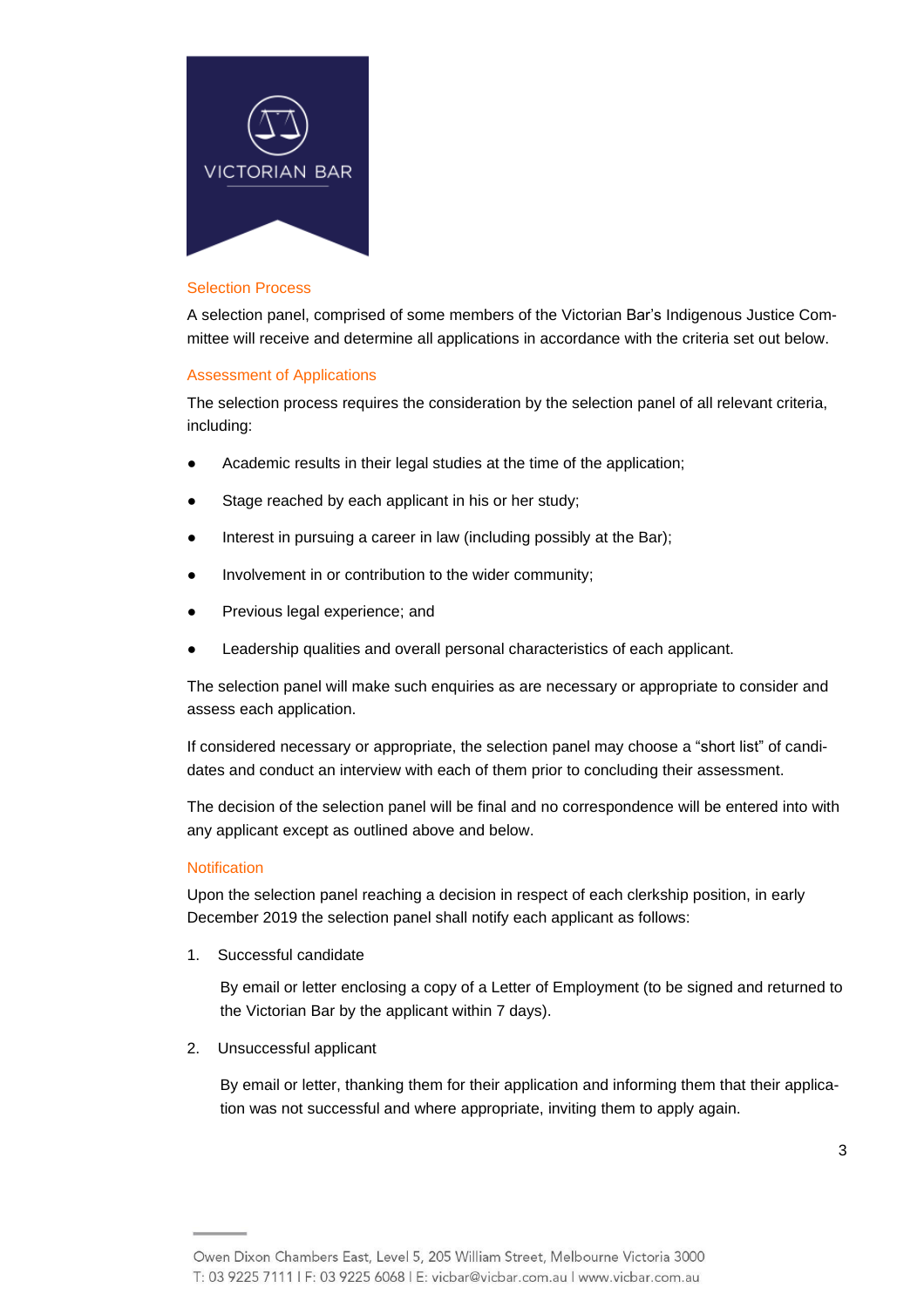

## Terms of Employment

Each vacation clerk will be employed on the following basis:

1. VicBar

The employer shall be the Victorian Bar Inc and the vacation clerk will report to and follow all such lawful directions of such person appointed by the Victorian Bar to supervise the vacation clerk as set out in the Letter of Employment.

The period of employment shall be the time specified in the Letter of Employment and the hours of employment will be from 9.00am to 5.00pm each weekday, with an unpaid lunch break between 1.00 – 2.00 pm.

2. Remuneration

The vacation clerk will be remunerated at the same rate applicable to the position as a casual employee at a Level 3 classification as prescribed by the Clerks - Private Sector Award 2010. This is presently \$29.96 per hour and, multiplied by 35 hours/week totals \$1,048.60 gross per week.

The vacation clerk will be remunerated on a fortnightly basis by way of direct credit to the vacation clerk's bank account as arranged between the Victorian Bar and the clerk upon confirmation of completion of each week of clerkship.

3. Confidentiality

The vacation clerk undertakes and agrees to keep confidential all such information derived by him or her in the course of undertaking his or her duties as a vacation clerk.

4. Mentors

Each vacation clerk will be assigned a mentor, being barristers who are members of the Victorian Bar's Indigenous Justice Committee, or Judges, where the vacation clerkship occurs at the Supreme or Federal Court.

5. Appointment binding

By signing the Letter of Employment the vacation clerk agrees to:

- (a) the terms and conditions set out in the Letter of Employment;
- (b) continue to abide by this application procedure and selection criteria; and

Owen Dixon Chambers East, Level 5, 205 William Street, Melbourne Victoria 3000 T: 03 9225 7111 | F: 03 9225 6068 | E: vicbar@vicbar.com.au | www.vicbar.com.au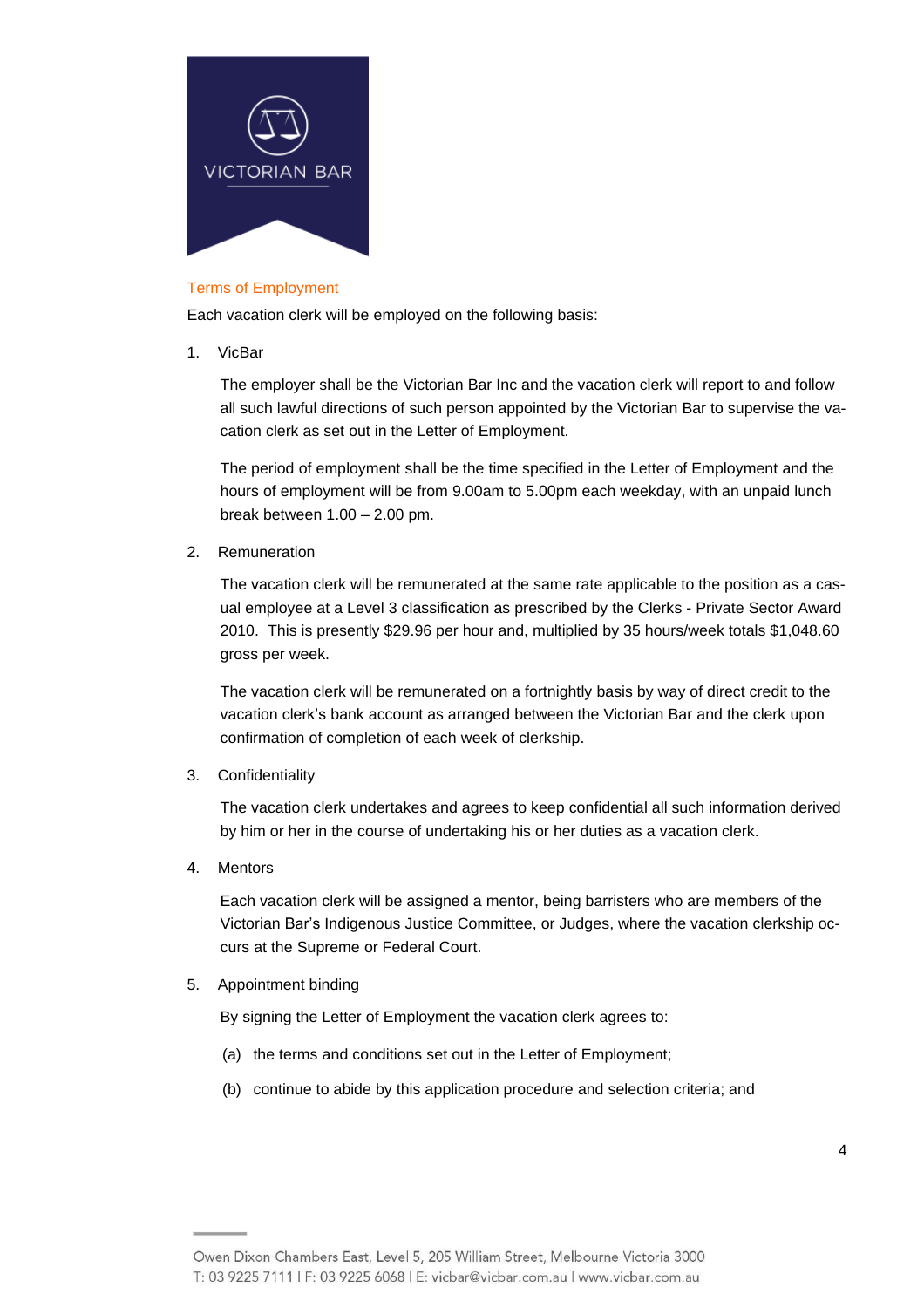

(c) abide by the rules of the Victorian Bar so far as those rules can apply to a vacation clerk.

#### Letter of Employment

Each vacation clerk is required to sign the Letter of Employment set out at Schedule 2 before commencing the vacation clerkship offered to him or her.

#### Information

Any enquiries about this application procedure and selection criteria or the vacation clerkship generally may be made to:

Tim Goodwin or Neil Howard, members of the Bar's Indigenous Justice Committee:

[Tim.Goodwin@vicbar.com.au](mailto:Tim.Goodwin@vicbar.com.au) or 03 9225 6323

[nhoward@vicbar.com.au](mailto:nhoward@vicbar.com.au) or 03 9225 7444.

Owen Dixon Chambers East, Level 5, 205 William Street, Melbourne Victoria 3000 T: 03 9225 7111 | F: 03 9225 6068 | E: vicbar@vicbar.com.au | www.vicbar.com.au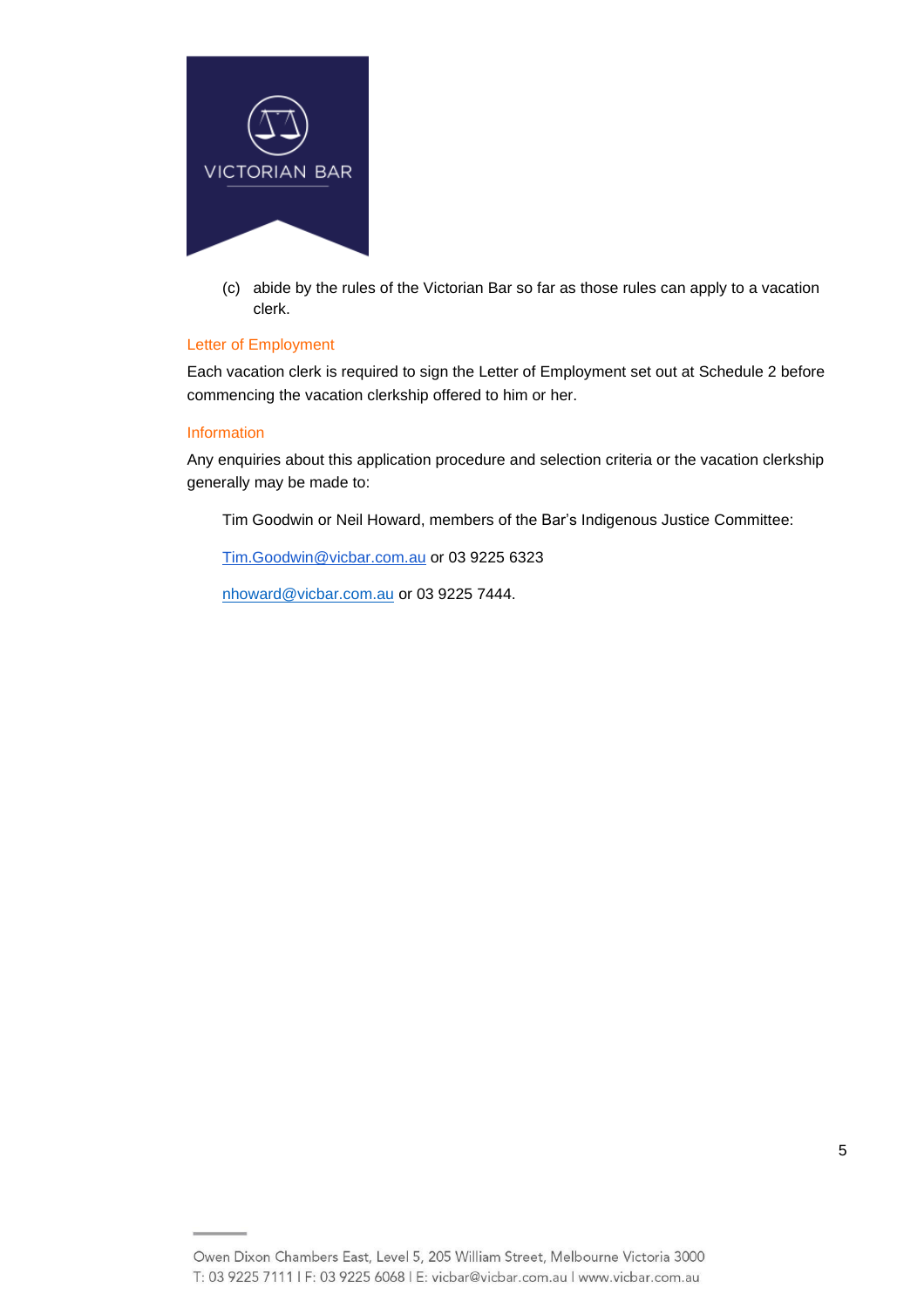

# **THE VICTORIAN BAR INDIGENOUS LAWYERS COMMITTEE VACATION CLERKSHIP PROGRAM 2020**

## SCHEDULE 1 - APPLICATION FORM

**Applications close 5pm on** Friday, 29 November 2019**.**

Please send completed and signed application forms to:

Susan Lawrence Manager, Finance and Membership Victorian Bar Inc. Level 5, 205 William Street Melbourne Vic 3000

**or by email** to susan.lawrence@vicbar.com.au.

| PERSONAL DETAILS |  |  |
|------------------|--|--|
| NAME:            |  |  |
| ADDRESS:         |  |  |
| TEL:             |  |  |
| EMAIL:           |  |  |

# UNIVERSITY:

1

Owen Dixon Chambers East, Level 5, 205 William Street, Melbourne Victoria 3000 T: 03 9225 7111 | F: 03 9225 6068 | E: vicbar@vicbar.com.au | www.vicbar.com.au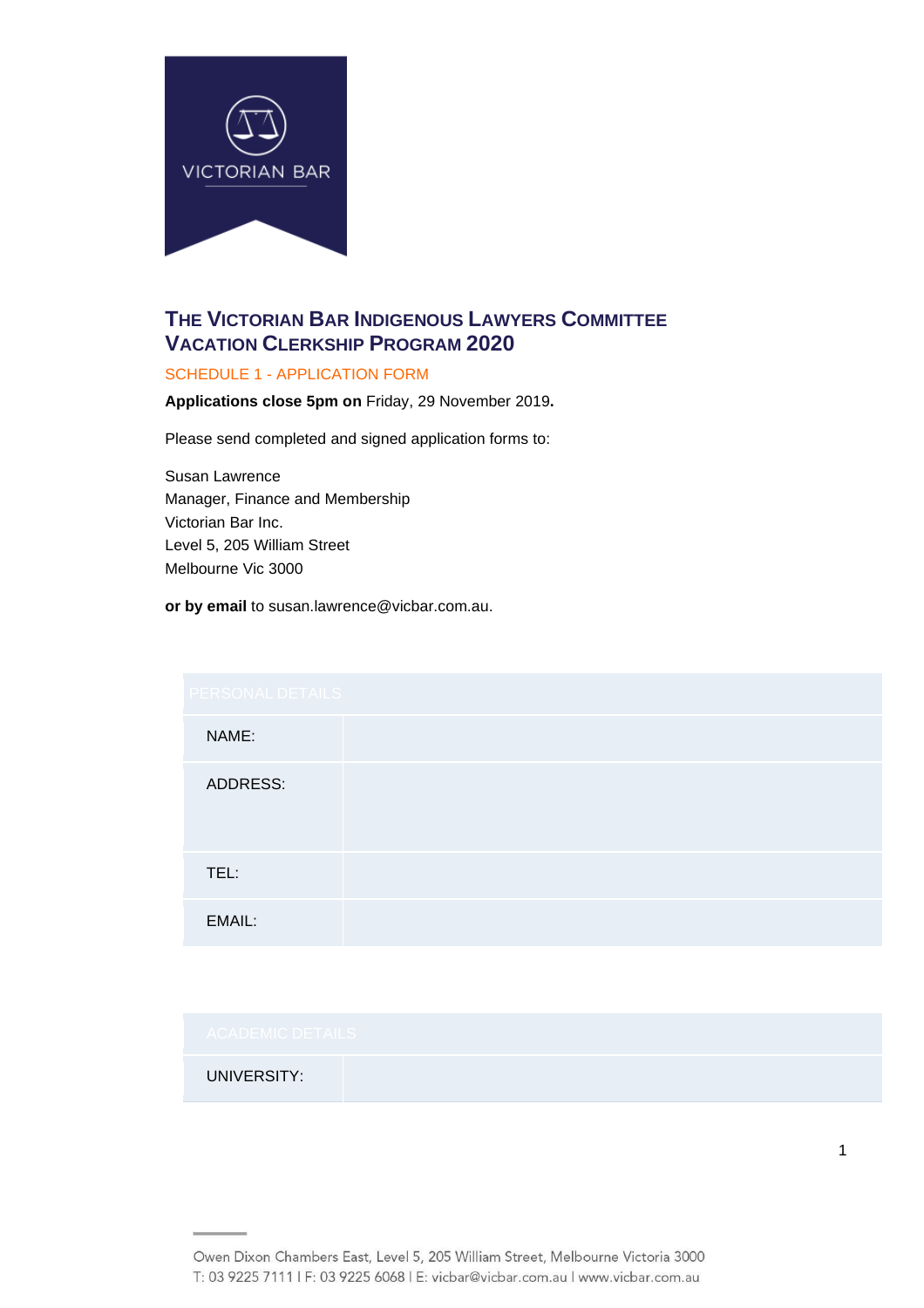

| DEGREE:                              |  |
|--------------------------------------|--|
| YEARS OF<br>STUDY:                   |  |
| LAW<br><b>SUBJECTS</b><br>COMPLETED: |  |
|                                      |  |
|                                      |  |
|                                      |  |
|                                      |  |
|                                      |  |
|                                      |  |

Please tell us a bit about your background as an Aboriginal and/or Torres Strait Islander (i.e. your First Nation, if you know it; where your traditional country is; family history; your mob)

Owen Dixon Chambers East, Level 5, 205 William Street, Melbourne Victoria 3000 T: 03 9225 7111 | F: 03 9225 6068 | E: vicbar@vicbar.com.au | www.vicbar.com.au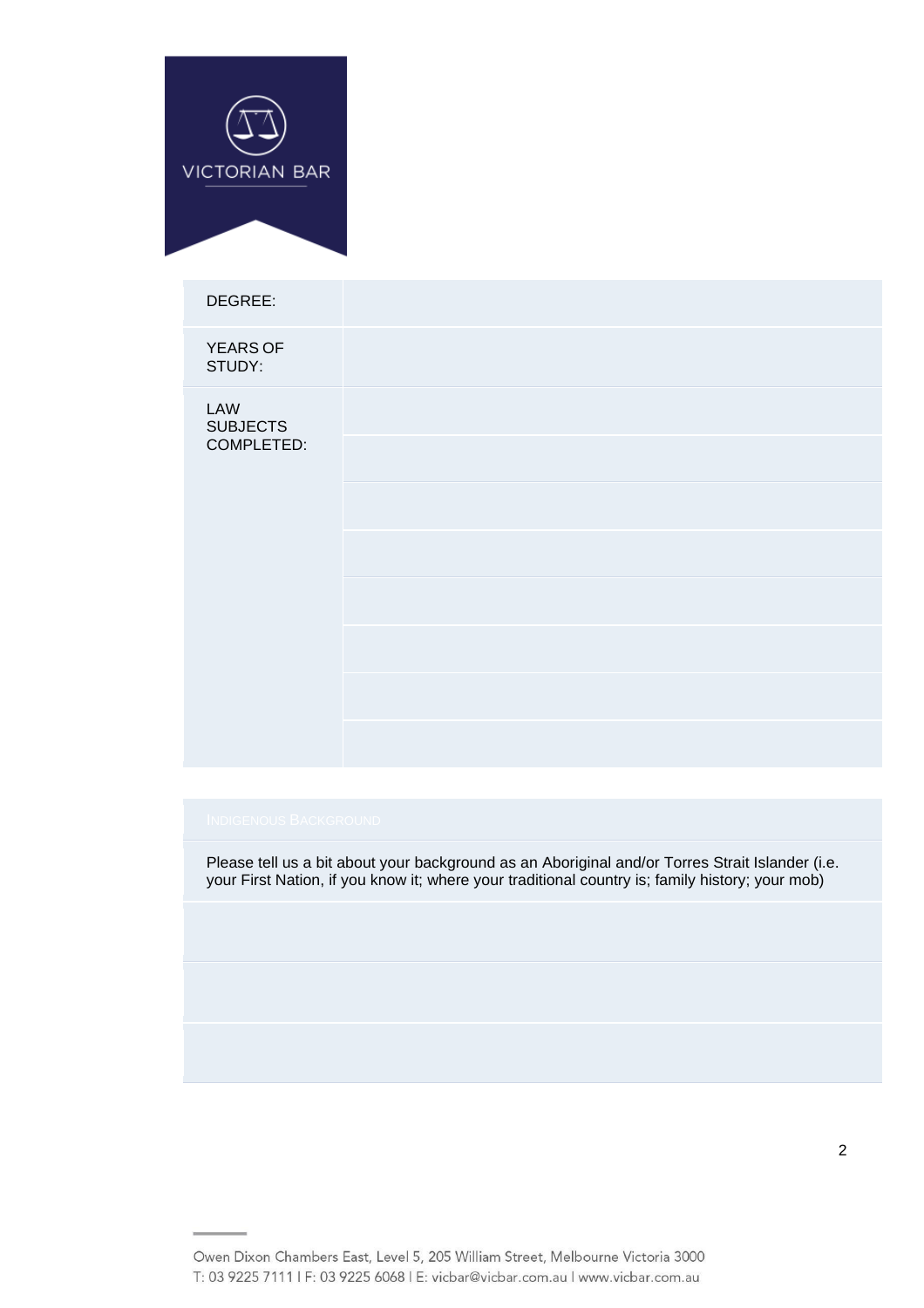

Please let us know why you think you might be interested in practising law

What areas / subjects of law interest you and why?

Owen Dixon Chambers East, Level 5, 205 William Street, Melbourne Victoria 3000 T: 03 9225 7111 | F: 03 9225 6068 | E: vicbar@vicbar.com.au | www.vicbar.com.au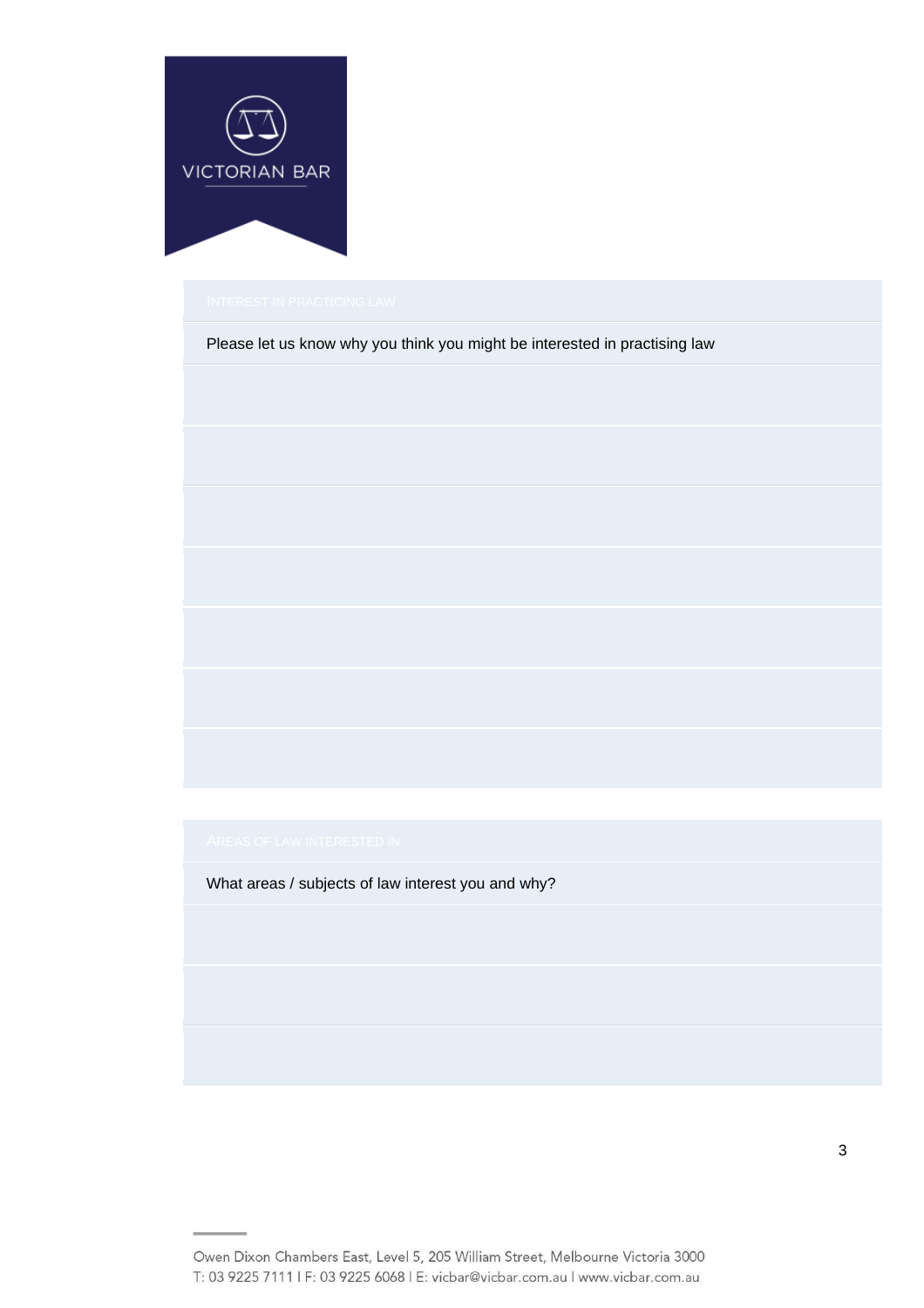

You may, if you wish, nominate a referee or referees (no more than two), who you feel are able to support your application

| <b>REFEREE</b><br><b>NO.1</b><br>NAME: |  |
|----------------------------------------|--|
| POSITION:                              |  |
| <b>CONTACT</b><br><b>DETAILS:</b>      |  |
| TEL:                                   |  |
| EMAIL:                                 |  |

Owen Dixon Chambers East, Level 5, 205 William Street, Melbourne Victoria 3000 T: 03 9225 7111 | F: 03 9225 6068 | E: vicbar@vicbar.com.au | www.vicbar.com.au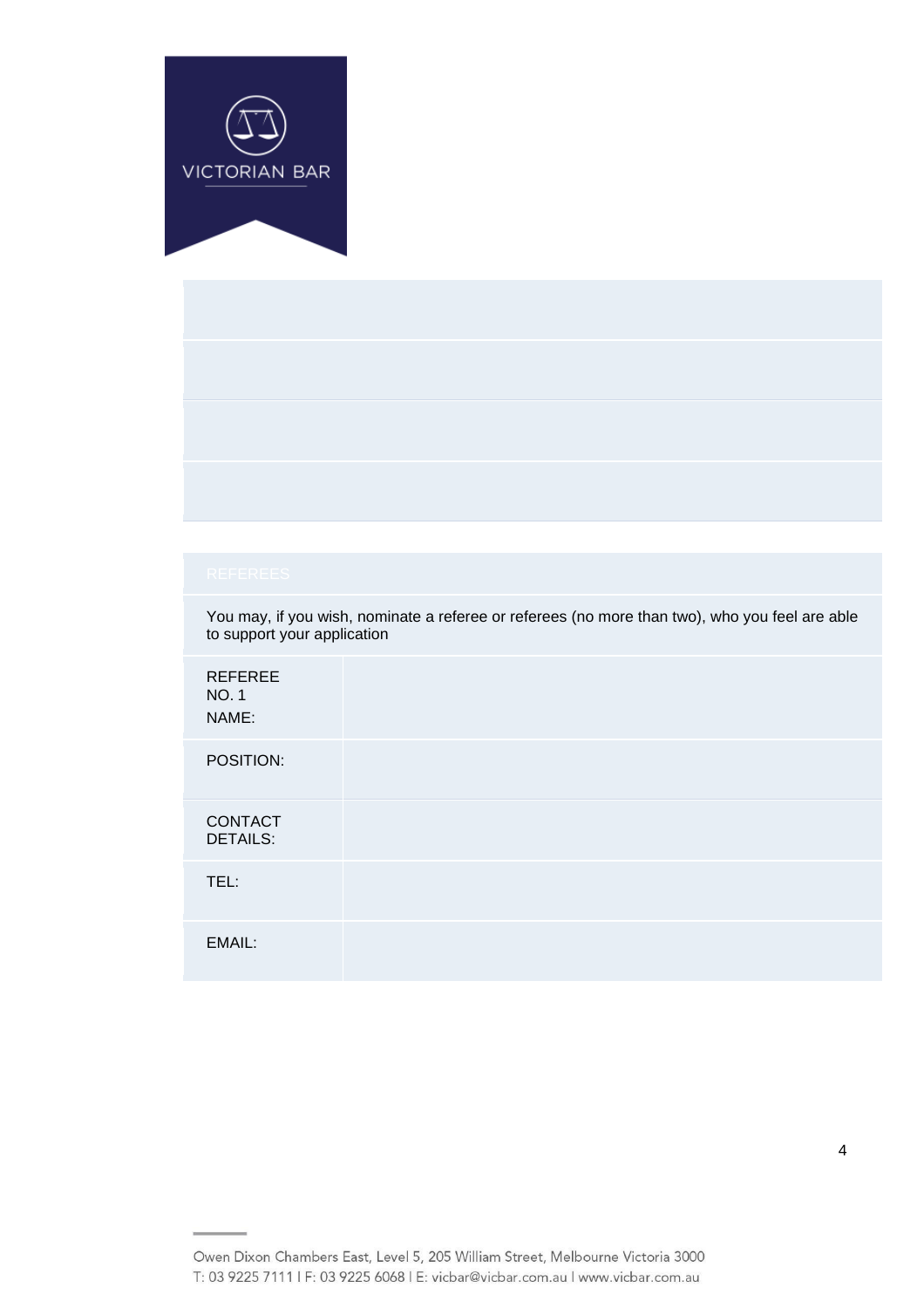

| <b>REFEREE</b><br><b>NO.2</b><br>NAME: |  |  |  |
|----------------------------------------|--|--|--|
| POSITION:                              |  |  |  |
| CONTACT<br><b>DETAILS:</b>             |  |  |  |
| TEL:                                   |  |  |  |
| EMAIL:                                 |  |  |  |

| <b>SIGNATURE</b> | <b>NAME OF</b><br>APPLICANT: |  |
|------------------|------------------------------|--|
|                  |                              |  |

| <b>YES</b> | Please check "YES" instead of inserting your signature if you are completing |
|------------|------------------------------------------------------------------------------|
| $\Box$     | this Application e-form online and submitting direct to the Victorian Bar.   |
| Date:      |                                                                              |

Owen Dixon Chambers East, Level 5, 205 William Street, Melbourne Victoria 3000 T: 03 9225 7111 | F: 03 9225 6068 | E: vicbar@vicbar.com.au | www.vicbar.com.au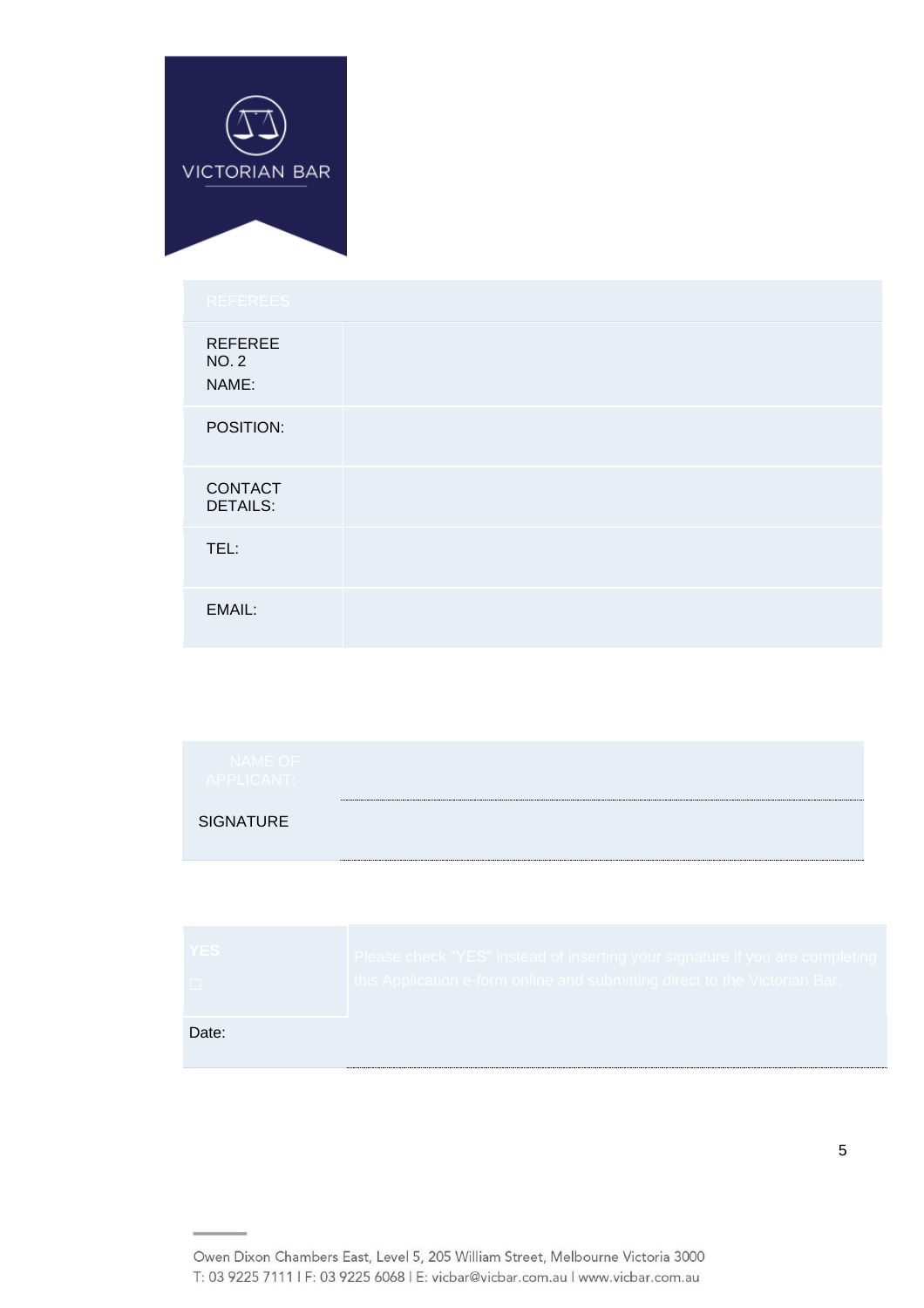

# **THE VICTORIAN BAR INDIGENOUS LAWYERS COMMITTEE VACATION CLERKSHIP PROGRAM 2020**

SCHEDULE 2 - SAMPLE LETTER OF EMPLOYMENT

Dear

Re Vacation Clerkship Program 2020

1. Offer of Clerkship position

The Victorian Bar Inc is pleased to offer you the position of Vacation Clerk, commencing on a date to be agreed in February or March 2020 for a period of three weeks. Your clerkship will involve time at the Victorian Bar, the Federal Court of Australia and the Supreme Court of Victoria.

The program will commence on Monday 3 February 2020, although the dates for completion of the program will be set after discussion with you. At, the beginning of the program, you are required to attend a short induction with the Bar office to discuss the operation of the clerkship, your responsibilities as a participant and the Bar's responsibilities to you.

Set out below are the terms upon which the position is offered to you.

2. Remuneration

The vacation clerk will be remunerated at the same rate applicable to the position as a casual employee at a Level 3 classification as prescribed by the Clerks - Private Sector Award 2010. This is presently \$29.96 per hour and, multiplied by 35 hours/week totals \$1,048.60 gross per week.

The vacation clerk will be remunerated on a fortnightly basis by way of direct debit to the vacation clerk's bank account as arranged between the Victorian Bar and the Clerk upon confirmation of completion of each week of clerkship.

3. Hours of work

The hours of work will be 9.00am to 5pm each weekday for the period of clerkship referred to above, with an unpaid lunch break between 1:00 and 2:00pm.

Owen Dixon Chambers East, Level 5, 205 William Street, Melbourne Victoria 3000 T: 03 9225 7111 | F: 03 9225 6068 | E: vicbar@vicbar.com.au | www.vicbar.com.au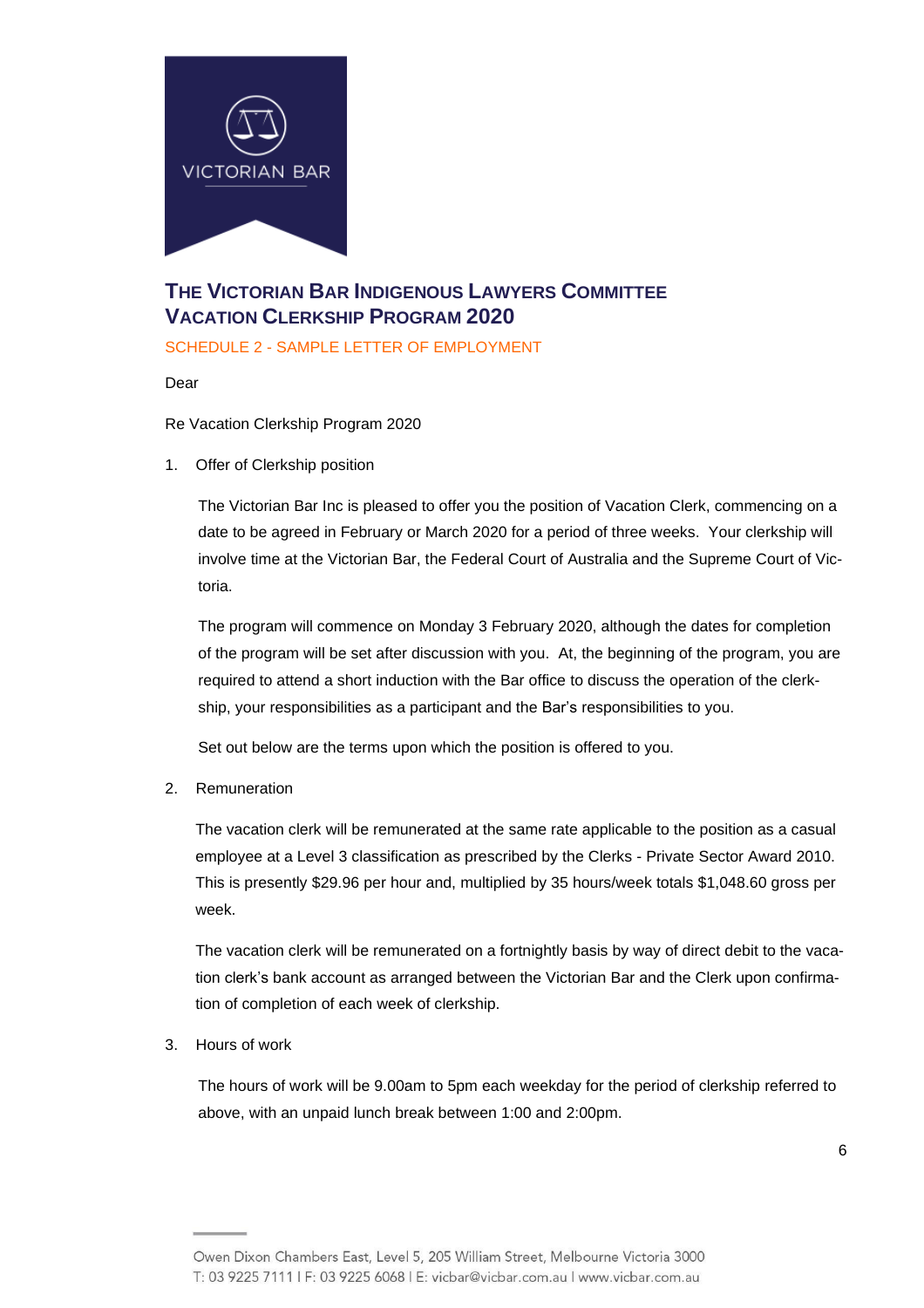

You may choose to perform reasonably overtime (which may require an early start, reduced break during the day or extra time after 5:00pm weeknights). Your salary presumes the working of some overtime and there will be no additional payment for work performed overtime.

#### 4. Confidentiality

As you are likely to be aware, as lawyers, we are required to keep all information derived by us in the course of undertaking our duties as lawyers, strictly confidential. This obligation will extend to you and must be strictly observed. Additionally, you must treat our personal matters in the strictest confidence. A failure to do so may result in the summary dismissal of your employment.

5. Award

All other terms and conditions are those set out in the Clerks – Private Sector Award 2010. If you request a copy, we shall arrange for a copy to be provided to you.

6. Supervisor & Mentors

You will be formally supervised in your employment by Susan Lawrence, at the Victorian Bar. On the first day of your clerkship you should come to the Chambers of Tim Goodwin at Owen Dixon Chambers West, Room 1113, Level 11, 525 Lonsdale St, Melbourne at 8:45am.

Each vacation clerk will have assigned to him or her appropriate mentors for each phase of the clerkship. The mentors will be a barrister while you are at the Victorian Bar, and a Judge and his or her associates while you are at the Federal Court and the Supreme Court.

7. Illness

If you are ill, as soon as possible you must contact Susan Lawrence, Tim Goodwin or Neil Howard to let them know. If your illness occurs while you are on placement at the court, you must also contact the Associate to the Judge in chambers where you have been placed to let them know too.

If you are unable to attend due to illness, you will generally be expected to make up the time at a later date.

Owen Dixon Chambers East, Level 5, 205 William Street, Melbourne Victoria 3000 T: 03 9225 7111 | F: 03 9225 6068 | E: vicbar@vicbar.com.au | www.vicbar.com.au